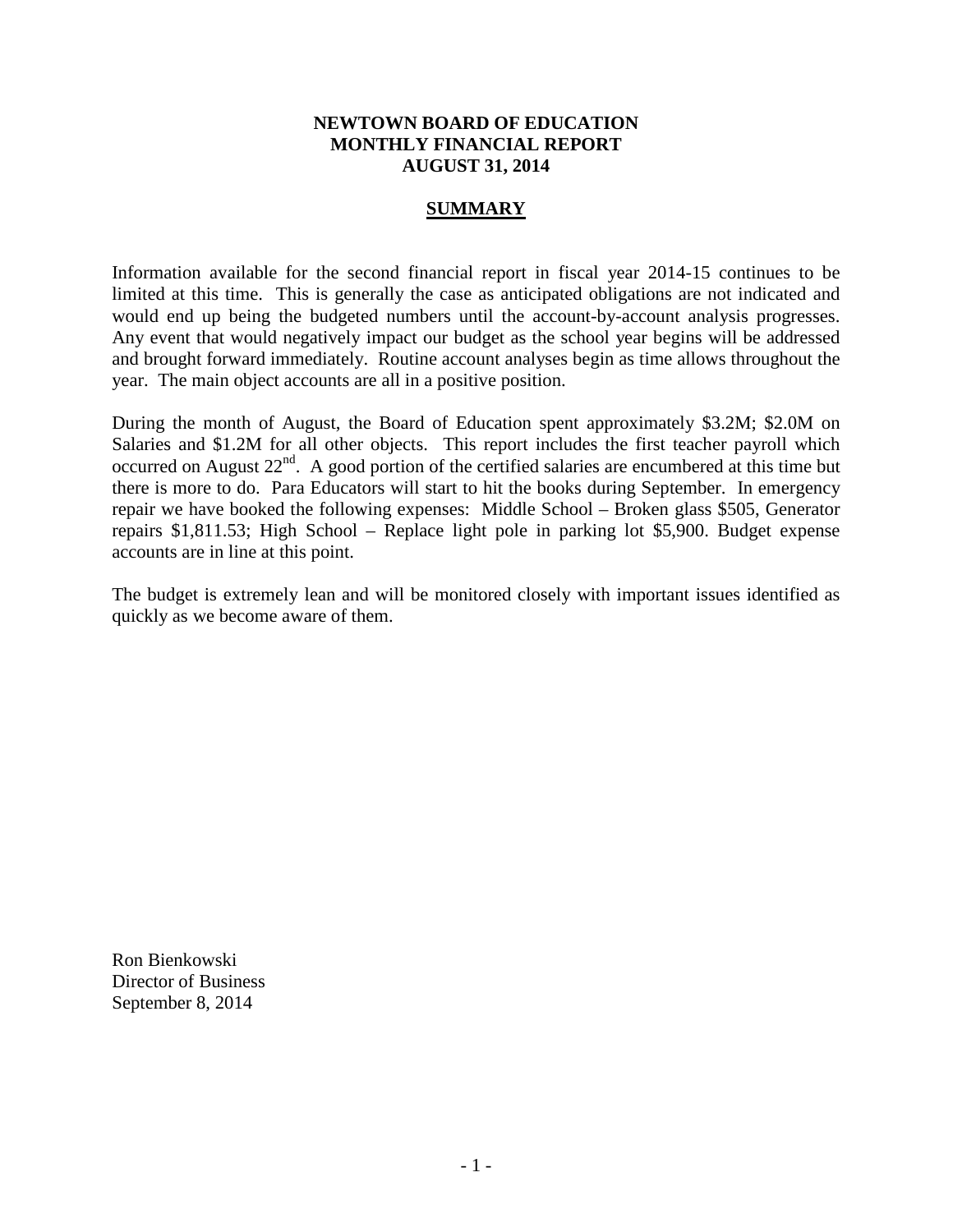# **TERMS AND DEFINITIONS**

The Newtown Board of Education's Monthly Financial Report provides summary financial information in the following areas:

- $\bullet$  Object Code a service or commodity obtained as the result of a specific expenditure defined by eight categories: Salaries, Employee Benefits, Professional Services, Purchased Property Services, Other Purchased Services, Supplies, Property, and Miscellaneous.
- Expense Category further defines the type of expense by Object Code
- Approved Budget indicates a town approved financial plan used by the school district to achieve its goals and objectives.
- **THE TRANSFER** identified specific cross object codes requiring adjustments to provide adequate funding for the fiscal period. This includes all transfers made to date.
- Current Transfers identifies the recommended cross object codes for current month action.
- **Current Budget** adjusts the Approved Budget calculating adjustments  $(+)$  or  $-)$  to the identified object codes.
- Year-To-Date Expended indicates the actual amount of cumulative expenditures processed by the school district through the month-end date indicated on the monthly budget summary report.
- Encumbered indicates approved financial obligations of the school district as a result of employee salary contracts, purchasing agreements, purchase orders, or other identified obligations not processed for payment by the date indicated on the monthly budget summary report.
- Balance calculates object code account balances subtracting expenditures and encumbrances from the current budget amount indicating accounts with unobligated balances or shortages.

The monthly budget summary report also provides financial information on the State of Connecticut grant reimbursement programs (Excess Cost and Agency Placement Grants and Magnet Grant Transportation). These reimbursement grants/programs are used to supplement local school district budget programs as follows:

Excess Cost Grant – this State of Connecticut reimbursement grant is used to support local school districts for education costs of identified special education students whose annual education costs exceed local prior year per pupil expenditure by 4 ½. Students placed by the Department of Child and Family Services (DCF) are reimbursed after the school district has meet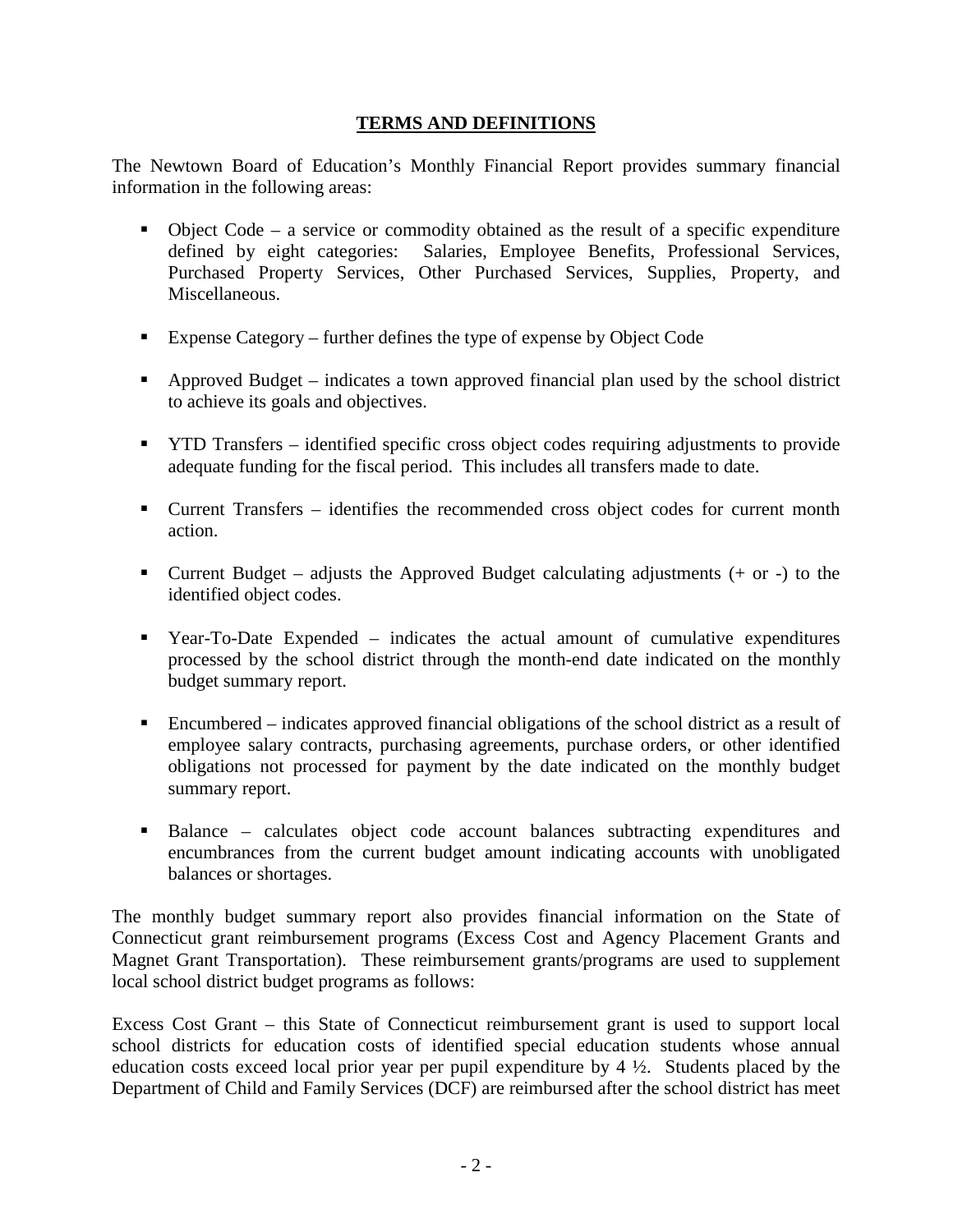the prior year's per pupil expenditure. School districts report these costs annually in December and March of each fiscal year. State of Connecticut grant calculations are determined by reimbursing eligible costs (60%-100%) based on the SDE grant allocation and all other town submittals. Current year receipts results from the state reporting done in December. We receive notice of what we are eligible for in early April.

Magnet Transportation Grant – provides reimbursement of \$1,300 for local students attending approved Magnet school programs. The budgeted grant is \$62,400 for this year.

The last portion of the monthly budget summary reports school generated revenue fees that are anticipated revenue to the Town of Newtown. Fees include:

- High school fees for three identified programs with the highest amount of fees anticipated from the high school sports participation fees,
- Building related fees for the use of the high school pool facility, and
- **Miscellaneous fees.**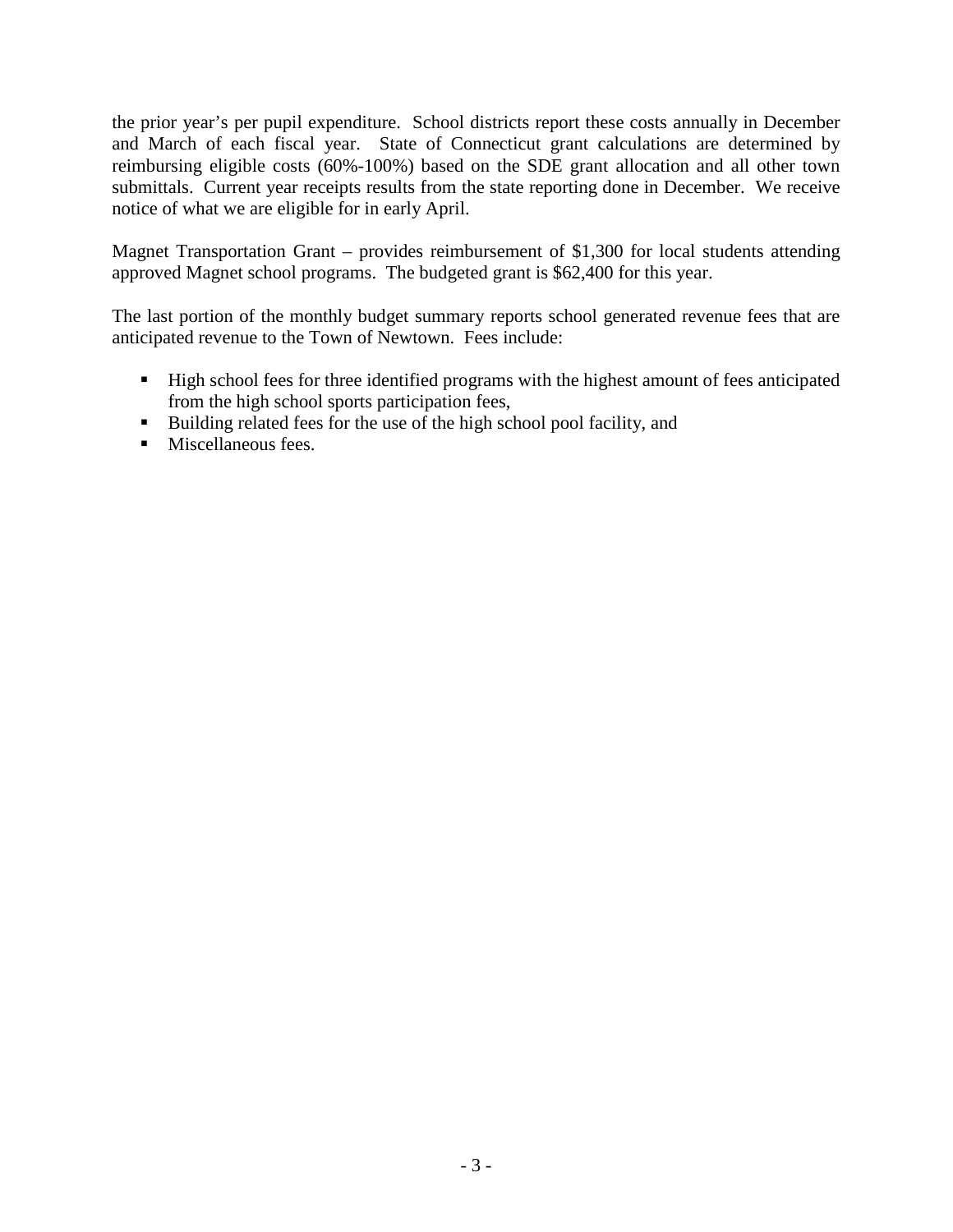### BUDGET SUMMARY REPORT

FOR THE MONTH ENDING - AUGUST 31, 2014

| <b>OBJECT</b><br><b>CODE</b> | <b>EXPENSE CATEGORY</b>                    |              | <b>EXPENDED</b><br>$2013 - 2014$ |               | <b>APPROVED</b><br><b>BUDGET</b> | <b>YTD</b><br><b>TRANSFERS</b><br>$2014 - 2015$ |        | <b>CURRENT</b><br><b>BUDGET</b> | <b>YTD</b><br><b>EXPENDED</b> |               | <b>ENCUMBERED</b> |      | <b>BALANCE</b> |
|------------------------------|--------------------------------------------|--------------|----------------------------------|---------------|----------------------------------|-------------------------------------------------|--------|---------------------------------|-------------------------------|---------------|-------------------|------|----------------|
|                              | <b>GENERAL FUND BUDGET</b>                 |              |                                  |               |                                  |                                                 |        |                                 |                               |               |                   |      |                |
| 100                          | <b>SALARIES</b>                            | $\mathbb{S}$ | 45,029,126                       | <sup>S</sup>  | 44,999,627 \$                    | $\sim$                                          | - \$   | 44,999,627 \$                   | 2,617,647                     | -S            | 37,781,144 \$     |      | 4,600,836      |
| 200                          | <b>EMPLOYEE BENEFITS</b>                   | \$           | 10,633,809                       | \$            | 11,169,344 \$                    | $\sim$                                          | -\$    | 11,169,344 \$                   | 2,856,559 \$                  |               | $6,822,401$ \$    |      | 1,490,384      |
| 300                          | PROFESSIONAL SERVICES                      | \$           | 863,909                          | \$            | 749,083 \$                       |                                                 | $-5$   | 749,083 \$                      | 65,424 \$                     |               | 136,539 \$        |      | 547,120        |
| 400                          | PURCHASED PROPERTY SERV.                   | \$           | 2,418,651                        | \$            | 2,139,419 \$                     |                                                 | $-5$   | 2,139,419 \$                    | 307,829                       | <sup>\$</sup> | 521,046 \$        |      | 1,310,543      |
| 500                          | <b>OTHER PURCHASED SERVICES</b>            | \$           | 6,809,463                        | \$            | 7,197,647 \$                     | $\sim$                                          | - \$   | 7,197,647 \$                    | 863,044 \$                    |               | 5,262,522 \$      |      | 1,072,080      |
| 600                          | <b>SUPPLIES</b>                            | \$           | 4,619,171                        | \$            | 4,480,093 \$                     |                                                 | $-$ \$ | 4,480,093 \$                    | 547,713 \$                    |               | 379,719 \$        |      | 3,552,661      |
| 700                          | <b>PROPERTY</b>                            | \$           | 552,547                          | \$            | 534,735 \$                       |                                                 | $-$ \$ | 534,735 \$                      | $127,121$ \$                  |               | 34,645 \$         |      | 372,969        |
| 800                          | <b>MISCELLANEOUS</b>                       | \$           | 71,445                           | <sup>\$</sup> | 75,356 \$                        |                                                 | $-$ \$ | 75,356 \$                       | 38,439 \$                     |               | 670 \$            |      | 36,247         |
|                              | <b>TOTAL GENERAL FUND BUDGET</b>           | $\mathbb{S}$ | 70,998,119 \$                    |               | 71,345,304 \$                    |                                                 | $-5$   | 71,345,304 \$                   | 7,423,777                     | \$            | 50,938,687        | - \$ | 12,982,840     |
|                              |                                            |              |                                  |               |                                  |                                                 |        |                                 |                               |               |                   |      |                |
|                              | <b>GRAND TOTAL</b>                         | \$           | $70,998,119$ \$                  |               | 71,345,304 \$                    |                                                 | $-$ \$ | 71,345,304 \$                   | 7,423,777                     | -\$           | 50,938,687 \$     |      | 12,982,840     |
|                              |                                            |              | (Unaudited)                      |               |                                  |                                                 |        |                                 |                               |               |                   |      |                |
|                              | Excess Cost Grant Reimbursement - Budgeted |              |                                  |               | 75.00%                           |                                                 |        |                                 |                               | T.B.D.        |                   | \$   | 1,278,035      |

 $\alpha$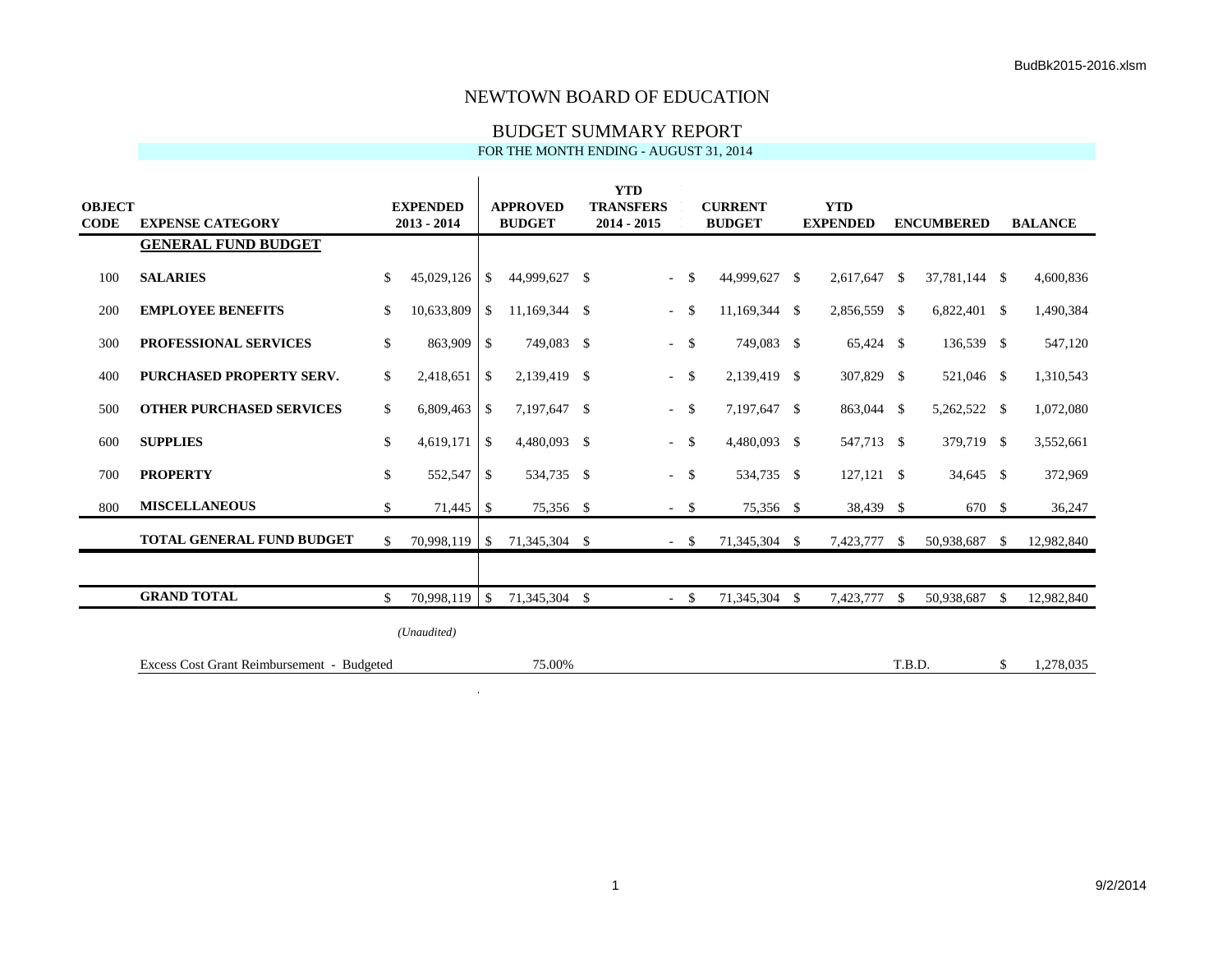### BUDGET SUMMARY REPORT

| <b>OBJECT</b><br><b>CODE</b> | <b>EXPENSE CATEGORY</b>                | <b>EXPENDED</b><br>$2013 - 2014$ |                    | <b>APPROVED</b><br><b>BUDGET</b> |                    | <b>YTD</b><br><b>TRANSFERS</b><br>2014 - 2015 |                    | <b>CURRENT</b><br><b>BUDGET</b> |     | <b>YTD</b><br><b>EXPENDED</b> |               | <b>ENCUMBERED</b> |            | <b>BALANCE</b> |
|------------------------------|----------------------------------------|----------------------------------|--------------------|----------------------------------|--------------------|-----------------------------------------------|--------------------|---------------------------------|-----|-------------------------------|---------------|-------------------|------------|----------------|
| 100                          | <b>SALARIES</b>                        |                                  |                    |                                  |                    |                                               |                    |                                 |     |                               |               |                   |            |                |
|                              | <b>Administrative Salaries</b>         | \$<br>3,013,832                  | \$                 | 2,969,510                        | - \$               | 5,282 \$                                      |                    | 2,974,792 \$                    |     | 423,715 \$                    |               | 2,514,300 \$      |            | 36,778         |
|                              | Teachers & Specialists Salaries        | \$<br>30,557,381                 | $\mathbf{\hat{S}}$ | 30,434,118                       | -\$                | $(7,450)$ \$                                  |                    | 30,426,668 \$                   |     | 1,229,932 \$                  |               | 28,690,858 \$     |            | 505,878        |
|                              | Early Retirement                       | \$<br>16,000                     | $\mathbb{S}$       | 32,000                           | -S                 |                                               | <sup>\$</sup>      | 32,000 \$                       |     |                               | <sup>\$</sup> |                   | $^{\circ}$ | 32,000         |
|                              | Continuing Ed./Summer School           | \$<br>85,584                     | \$                 | 89,175                           | -\$                | 763                                           | -S                 | 89,938 \$                       |     | 52,277                        | <sup>\$</sup> | 37,551 \$         |            | 110            |
|                              | Homebound & Tutors Salaries            | \$<br>388,172                    | $\mathcal{S}$      | 243,875                          | $\mathbf{\hat{S}}$ | 1,405                                         | $\mathbf{\hat{S}}$ | 245,280 \$                      |     | 18,361                        | $\mathbf{s}$  | 95,297 \$         |            | 131,622        |
|                              | <b>Certified Substitutes</b>           | \$<br>599,679                    | $\mathbb{S}$       | 641,325                          | -\$                | $\overline{a}$                                | <sup>\$</sup>      | 641,325 \$                      |     | $\sim$                        | <sup>\$</sup> | 68,625 \$         |            | 572,700        |
|                              | Coaching/Activities                    | \$<br>524,130                    | \$                 | 529,749                          | \$                 |                                               | \$                 | 529,749 \$                      |     | u.                            | \$            |                   | - \$       | 529,749        |
|                              | Staff & Program Development            | \$<br>172,357                    | \$                 | 199,768                          | \$                 | $\sim$                                        | -\$                | 199,768 \$                      |     | 41,686 \$                     |               | 43,639 \$         |            | 114,444        |
|                              | <b>CERTIFIED SALARIES</b>              | \$<br>35, 357, 135               | $\mathcal{S}$      | 35,139,520 \$                    |                    | $-5$                                          |                    | 35,139,520 \$                   |     | 1,765,970 \$                  |               | 31,450,269 \$     |            | 1,923,281      |
|                              | Supervisors/Technology Salaries        | \$<br>628,445                    | $\sqrt{3}$         | 634,244 \$                       |                    | 10,632                                        | \$                 | 644,876 \$                      |     | 87,116 \$                     |               | 531,479 \$        |            | 26,280         |
|                              | Clerical & Secretarial salaries        | \$<br>1,961,645                  | $\mathbb{S}$       | 2,001,381                        | $\mathbf{\hat{S}}$ | 9,090                                         | $\mathbf{\hat{S}}$ | 2,010,471 \$                    |     | 183,780 \$                    |               | 1,824,879 \$      |            | 1,812          |
|                              | <b>Educational Assistants</b>          | \$<br>2,007,432                  | $\mathbb{S}$       | 1,957,487                        | \$                 |                                               | \$                 | 1,957,487 \$                    |     | 27,851 \$                     |               | $16,325$ \$       |            | 1,913,310      |
|                              | Nurses & Medical advisors              | \$<br>647,415                    | $\mathbb{S}$       | 658,255                          | -\$                | ÷.                                            | -\$                | 658,255 \$                      |     | 33,534 \$                     |               | 643,207 \$        |            | (18, 486)      |
|                              | Custodial & Maint Salaries             | \$<br>2,807,655                  | $\mathbf{\hat{S}}$ | 2,857,565                        | $\mathcal{S}$      | 647                                           | $\mathcal{S}$      | 2,858,212 \$                    |     | 385,329                       | - \$          | 2,449,143 \$      |            | 23,740         |
|                              | Non Certified Salary Adjustment/Tech   | \$                               | \$                 | 66,716                           | - \$               | $(30,670)$ \$                                 |                    | $36,046$ \$                     |     | ÷.                            | \$            |                   | - \$       | 36,046         |
|                              | Career/Job salaries                    | \$<br>112,160                    | $\mathbb{S}$       | 222,898                          | \$                 | 2,258                                         | -\$                | 225,156 \$                      |     | 27,209                        | \$            | 197,951 \$        |            | (4)            |
|                              | <b>Special Education Svcs Salaries</b> | \$<br>727,151                    | $\mathbb{S}$       | 928,549                          | -\$                | 7,850                                         | $\mathbf{\hat{S}}$ | 936,399 \$                      |     | 44,876 \$                     |               | 485,911 \$        |            | 405,612        |
|                              | Attendance & Security Salaries         | \$<br>381,784                    | \$                 | 209,824                          | \$                 | 193                                           | -\$                | 210,017 \$                      |     | 12,086 \$                     |               | 181,981 \$        |            | 15,950         |
|                              | Extra Work - Non-Cert                  | \$<br>76,137                     | $\mathbb{S}$       | 69,825                           | -S                 |                                               | -\$                | 69,825 \$                       |     | 22,471 \$                     |               |                   | - \$       | 47,354         |
|                              | Custodial & Maint. Overtime            | \$<br>280,772                    | $\mathcal{S}$      | 210,363                          | -\$                |                                               | <sup>\$</sup>      | 210,363 \$                      |     | 27,383                        | <sup>\$</sup> |                   | - \$       | 182,980        |
|                              | Civic activities/Park & Rec            | \$<br>41,394                     | \$                 | 43,000                           | \$                 | $-5$                                          |                    | 43,000 \$                       |     | 40 \$                         |               |                   | $-$ \$     | 42,960         |
|                              | NON-CERTIFIED SALARIES                 | \$<br>9,671,991                  | $\mathbf{\hat{S}}$ | 9,860,107                        | $\mathbf{\hat{S}}$ | $\sim$ $-$                                    | - \$               | 9,860,107                       | -\$ | 851,676 \$                    |               | 6,330,876 \$      |            | 2,677,555      |
|                              | <b>SUBTOTAL SALARIES</b>               | \$                               |                    | 44,999,627                       | \$                 | $\blacksquare$                                | -\$                | 44,999,627 \$                   |     | 2,617,647                     | -\$           | 37,781,144 \$     |            | 4,600,836      |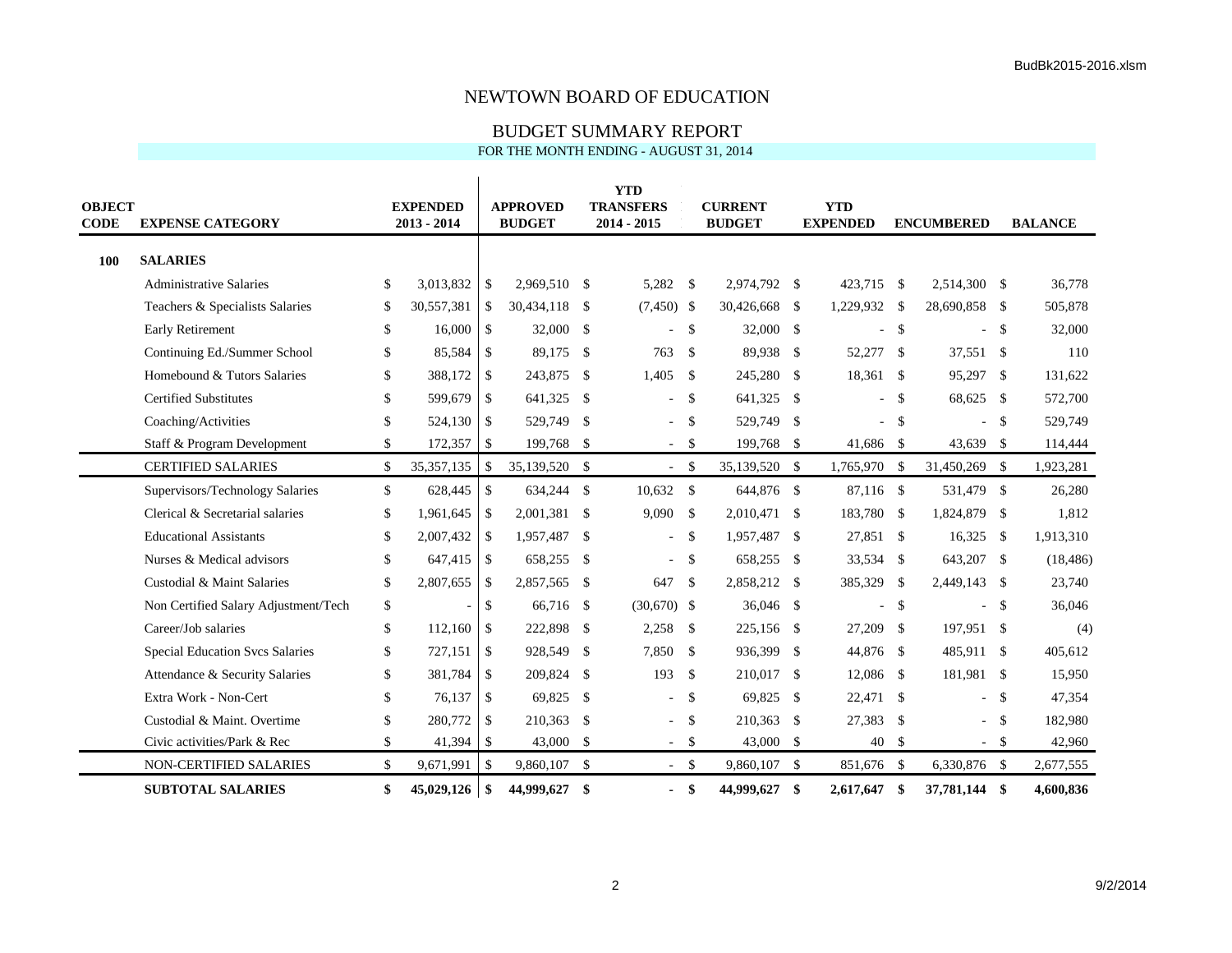### BUDGET SUMMARY REPORT

| OBJECT<br><b>CODE</b> | <b>EXPENSE CATEGORY</b>            | <b>EXPENDED</b><br>$2013 - 2014$ |               | <b>APPROVED</b><br><b>BUDGET</b> |      | <b>YTD</b><br><b>TRANSFERS</b><br>2014 - 2015 |          | <b>CURRENT</b><br><b>BUDGET</b> |              | <b>YTD</b><br><b>EXPENDED</b> |      | <b>ENCUMBERED</b> |              | <b>BALANCE</b> |
|-----------------------|------------------------------------|----------------------------------|---------------|----------------------------------|------|-----------------------------------------------|----------|---------------------------------|--------------|-------------------------------|------|-------------------|--------------|----------------|
| 200                   | <b>EMPLOYEE BENEFITS</b>           |                                  |               |                                  |      |                                               |          |                                 |              |                               |      |                   |              |                |
|                       | Medical & Dental Expenses          | \$<br>8,206,890                  | $\mathbb{S}$  | 8,736,119 \$                     |      | $\omega$                                      | -\$      | 8,736,119 \$                    |              | 2.179.230 \$                  |      | 6,469,994 \$      |              | 86,895         |
|                       | Life Insurance                     | \$<br>87,200                     | \$            | 87,337 \$                        |      | $\sim$                                        | - \$     | 87,337 \$                       |              | 13,733 \$                     |      | - \$              |              | 73,604         |
|                       | FICA & Medicare                    | \$<br>1,357,437                  | -\$           | 1,335,674 \$                     |      |                                               | $-5$     | 1,335,674 \$                    |              | 104,805 \$                    |      | - \$              |              | 1,230,869      |
|                       | Pensions                           | \$<br>458,311                    | -\$           | 441,667                          | -\$  |                                               | $-5$     | 441,667 \$                      |              | 421,947                       | - \$ | 8,961 \$          |              | 10,759         |
|                       | Unemployment & Employee Assist.    | \$<br>61,034                     | $\mathcal{S}$ | 83,560                           | -\$  |                                               | $-5$     | 83,560 \$                       |              | 600                           | - \$ |                   | $-$ \$       | 82,960         |
|                       | <b>Workers Compensation</b>        | \$<br>462,937                    | \$            | 484,987                          | \$   |                                               | $-5$     | 484,987                         | $\mathbf{s}$ | 136,244 \$                    |      | 343,446 \$        |              | 5,297          |
|                       | <b>SUBTOTAL EMPLOYEE BENEFITS</b>  | \$<br>10,633,809                 | S.            | 11,169,344                       | \$   | $\overline{\phantom{0}}$                      | -\$      | 11,169,344 \$                   |              | 2,856,559 \$                  |      | $6,822,401$ \$    |              | 1,490,384      |
|                       |                                    |                                  |               |                                  |      |                                               |          |                                 |              |                               |      |                   |              |                |
| 300                   | PROFESSIONAL SERVICES              |                                  |               |                                  |      |                                               |          |                                 |              |                               |      |                   |              |                |
|                       | Professional Services              | \$<br>660,280                    | \$            | 540,851 \$                       |      | $\omega$                                      | - \$     | 540,851 \$                      |              | 32,009 \$                     |      | 118,621 \$        |              | 390,221        |
|                       | Professional Educational Ser.      | \$<br>203,629                    | -\$           | 208,232 \$                       |      |                                               | $-5$     | 208,232 \$                      |              | 33,415 \$                     |      | 17,918 \$         |              | 156,899        |
|                       | <b>SUBTOTAL PROFESSIONAL SVCS</b>  | \$<br>863,909                    | -\$           | 749,083                          | -\$  |                                               | $-$ \$   | 749,083 \$                      |              | 65,424 \$                     |      | 136,539 \$        |              | 547,120        |
|                       |                                    |                                  |               |                                  |      |                                               |          |                                 |              |                               |      |                   |              |                |
| 400                   | <b>PURCHASED PROPERTY SVCS</b>     |                                  |               |                                  |      |                                               |          |                                 |              |                               |      |                   |              |                |
|                       | Buildings & Grounds Services       | \$<br>653,698                    | \$            | 651,600 \$                       |      | $\sim$                                        | <b>S</b> | 651,600 \$                      |              | 120,530 \$                    |      | 312,179 \$        |              | 218,891        |
|                       | Utility Services - Water & Sewer   | \$<br>113,321                    | \$            | 117,000                          | - \$ |                                               | $-5$     | 117,000 \$                      |              | $4,295$ \$                    |      |                   | $-$ \$       | 112,705        |
|                       | Building, Site & Emergency Repairs | \$<br>503,610                    | \$            | 460,850                          | -\$  | $\sim$                                        | - \$     | 460,850 \$                      |              | 60,458 \$                     |      | $1,695$ \$        |              | 398,697        |
|                       | <b>Equipment Repairs</b>           | \$<br>275,163                    | $\mathbb{S}$  | 270,433                          | -\$  | $\sim$                                        | - \$     | 270,433 \$                      |              | 5,292 \$                      |      | 29,364 \$         |              | 235,777        |
|                       | Rentals - Building & Equipment     | \$<br>300,843                    | -\$           | 305,536 \$                       |      | $\sim$                                        | - \$     | 305,536 \$                      |              | 53,403 \$                     |      | 177,808 \$        |              | 74,324         |
|                       | Building & Site Improvements       | \$<br>572,017                    | <b>S</b>      | 334,000                          | -\$  | $\sim$                                        | - \$     | 334,000 \$                      |              | 63,850 \$                     |      | $\sim$            | $\mathbf{s}$ | 270,150        |
|                       | <b>SUBTOTAL PUR. PROPERTY SER.</b> | \$<br>2,418,651                  | l \$          | 2.139.419 \$                     |      | $\sim$                                        | -\$      | 2.139.419                       | -\$          | 307,829                       | \$   | 521,046 \$        |              | 1.310.543      |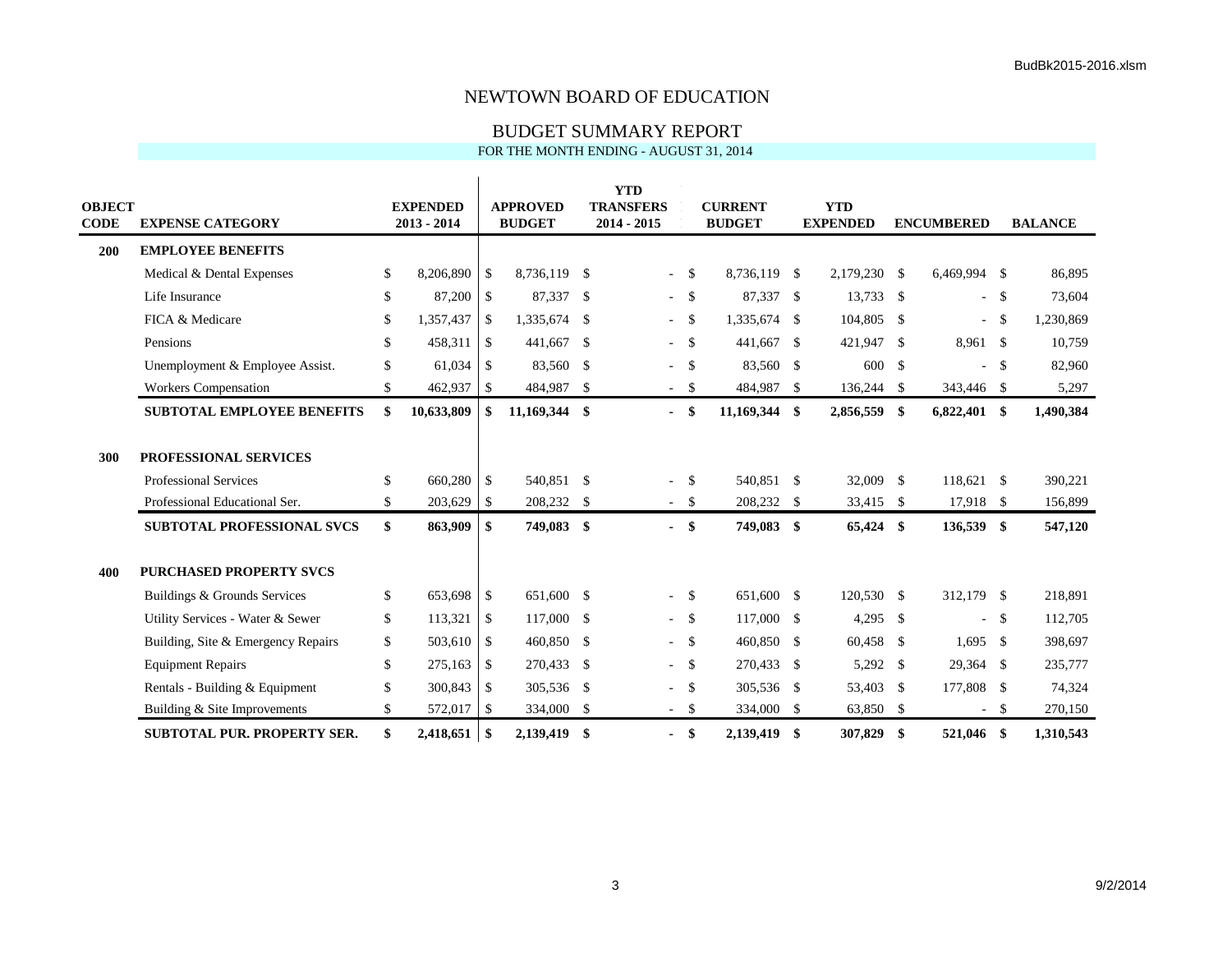### BUDGET SUMMARY REPORT

| <b>OBJECT</b><br><b>CODE</b> | <b>EXPENSE CATEGORY</b>                |              | <b>EXPENDED</b><br>$2013 - 2014$ |               | <b>APPROVED</b><br><b>BUDGET</b> |               | <b>YTD</b><br><b>TRANSFERS</b><br>$2014 - 2015$ |                    | <b>CURRENT</b><br><b>BUDGET</b> | <b>YTD</b><br><b>EXPENDED</b> |      | <b>ENCUMBERED</b> |        | <b>BALANCE</b> |
|------------------------------|----------------------------------------|--------------|----------------------------------|---------------|----------------------------------|---------------|-------------------------------------------------|--------------------|---------------------------------|-------------------------------|------|-------------------|--------|----------------|
| 500                          | <b>OTHER PURCHASED SERVICES</b>        |              |                                  |               |                                  |               |                                                 |                    |                                 |                               |      |                   |        |                |
|                              | <b>Contracted Services</b>             | \$           | 363,526 \$                       |               | 427,574 \$                       |               | $\blacksquare$                                  | $^{\circ}$         | 427,574 \$                      | 169,657 \$                    |      | 74,737 \$         |        | 183,181        |
|                              | <b>Transportation Services</b>         | \$           | 3,714,217                        | \$            | 3,891,158                        | -\$           | $\blacksquare$                                  | -\$                | 3,891,158 \$                    | 125,471 \$                    |      | 3,094,713 \$      |        | 670,974        |
|                              | Insurance - Property & Liability       | \$           | 297,870                          | $\mathbb{S}$  | 319,261                          | -\$           | $\overline{\phantom{a}}$                        | -\$                | 319,261 \$                      | 116,205 \$                    |      | 208,605 \$        |        | (5,549)        |
|                              | Communications                         | \$           | 120,492                          | $\mathcal{S}$ | 118,143                          | \$            | $\overline{\phantom{a}}$                        | -\$                | $118,143$ \$                    | 13,945 \$                     |      | 70,850 \$         |        | 33,348         |
|                              | <b>Printing Services</b>               | $\mathbf S$  | 32,365                           | <sup>\$</sup> | 39,782                           | -\$           | $\overline{\phantom{a}}$                        | -\$                | 39,782 \$                       | $4,668$ \$                    |      | 3,842 \$          |        | 31,273         |
|                              | Tuition - Out of District              | $\mathbf S$  | 2,074,030                        | <sup>\$</sup> | 2,177,958                        | -\$           | ÷.                                              | $\mathbf{\hat{S}}$ | 2,177,958 \$                    | $429.104$ \$                  |      | 1,799,545 \$      |        | (50,690)       |
|                              | Student Travel & Staff Mileage         | \$           | $206,963$ \$                     |               | 223,771                          | -\$           |                                                 | $-$ \$             | 223,771 \$                      | $3,996$ \$                    |      | $10,231$ \$       |        | 209,545        |
|                              | <b>SUBTOTAL OTHER PURCHASED SEI \$</b> |              | 6,809,463                        | \$            | 7,197,647                        | \$            | $\blacksquare$                                  | -\$                | 7,197,647 \$                    | 863,044 \$                    |      | 5,262,522 \$      |        | 1,072,080      |
| 600                          | <b>SUPPLIES</b>                        |              |                                  |               |                                  |               |                                                 |                    |                                 |                               |      |                   |        |                |
|                              | Instructional & Library Supplies       | $\mathbb{S}$ | 906,748                          | -\$           | 911,614 \$                       |               | $\blacksquare$                                  | - \$               | 911,614 \$                      | 198,351 \$                    |      | 179,915 \$        |        | 533,348        |
|                              | Software, Medical & Office Sup.        | \$           | 175,444                          | -\$           | 210,966                          | -\$           | $\overline{\phantom{a}}$                        | -\$                | 210,966 \$                      | 22,712 \$                     |      | 90,796 \$         |        | 97,458         |
|                              | <b>Plant Supplies</b>                  | \$           | 351,501                          | - \$          | 375,100                          | -\$           | $\overline{\phantom{a}}$                        | $\mathcal{S}$      | 375,100 \$                      | 103,691 \$                    |      | 54,265 \$         |        | 217,144        |
|                              | Electric                               | \$           | 1,406,552                        | <sup>\$</sup> | 1,406,127                        | \$            | $\overline{\phantom{a}}$                        | -\$                | 1,406,127 \$                    | 134,022 \$                    |      |                   | $-$ \$ | 1,272,105      |
|                              | Propane & Natural Gas                  | \$           | 319,537                          | -\$           | 338,737                          | $\mathcal{S}$ | $\overline{\phantom{a}}$                        | -\$                | 338,737 \$                      | $9,092$ \$                    |      |                   | $- S$  | 329,645        |
|                              | Fuel Oil                               | \$           | 662,339                          | -\$           | 528,038                          | \$            | $\overline{\phantom{a}}$                        | -\$                | 528,038 \$                      |                               | $-5$ |                   | - \$   | 528,038        |
|                              | Fuel For Vehicles & Equip.             | \$           | 531,906 \$                       |               | 452,503                          | $\mathcal{S}$ | $\overline{\phantom{a}}$                        | -\$                | 452,503 \$                      | $\overline{a}$                | - \$ |                   | $-$ \$ | 452,503        |
|                              | <b>Textbooks</b>                       | $\mathbf S$  |                                  |               | 257,008                          | \$            |                                                 | $-5$               | 257,008                         | \$<br>79,844 \$               |      | 54,743 \$         |        | 122,421        |
|                              | <b>SUBTOTAL SUPPLIES</b>               | \$           | $4,619,171$ \$                   |               | 4,480,093                        | \$            |                                                 | \$                 | 4,480,093 \$                    | 547,713                       | -\$  | 379,719 \$        |        | 3,552,661      |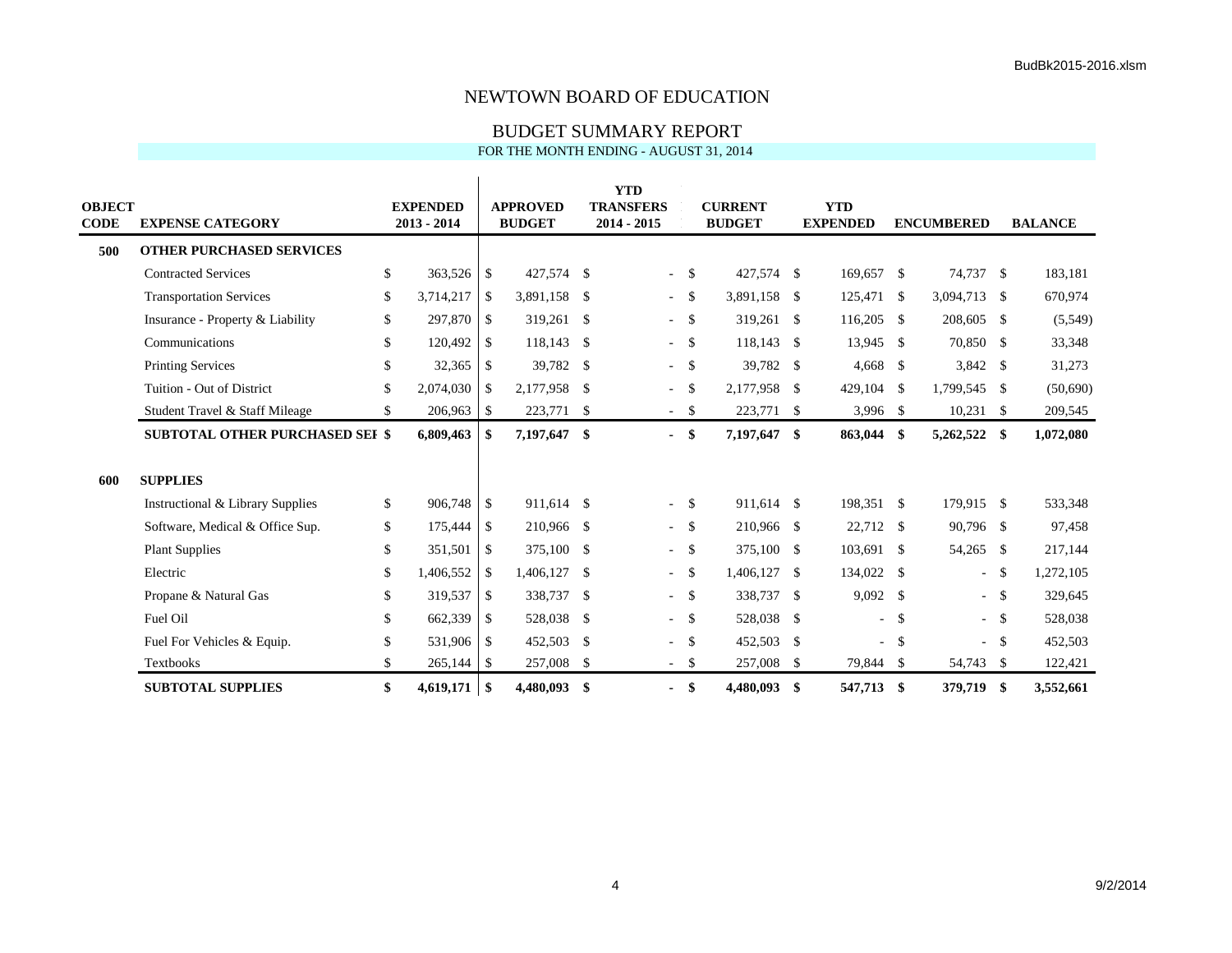### BUDGET SUMMARY REPORT

| OBJECT<br>CODE | <b>EXPENSE CATEGORY</b>       | <b>EXPENDED</b><br>$2013 - 2014$ |      | <b>APPROVED</b><br><b>BUDGET</b> |     | <b>YTD</b><br><b>TRANSFERS</b><br>$2014 - 2015$ |       | <b>CURRENT</b><br><b>BUDGET</b> |      | <b>YTD</b><br><b>EXPENDED</b> |              | <b>ENCUMBERED</b> |        | <b>BALANCE</b> |
|----------------|-------------------------------|----------------------------------|------|----------------------------------|-----|-------------------------------------------------|-------|---------------------------------|------|-------------------------------|--------------|-------------------|--------|----------------|
| 700            | <b>PROPERTY</b>               |                                  |      |                                  |     |                                                 |       |                                 |      |                               |              |                   |        |                |
|                | Capital Improvements (Sewers) | \$<br>124,177                    | -\$  | 124,177 \$                       |     | $\sim 10^{-10}$                                 | - \$  | 124,177 \$                      |      |                               | $-$ \$       |                   | $-$ \$ | 124,177        |
|                | Technology Equipment          | \$<br>329,592                    | l S  | 378,900 \$                       |     | $\sim$                                          | -\$   | 378,900 \$                      |      | 126,395                       | - \$         | 27,687 \$         |        | 224,818        |
|                | Other Equipment               | \$<br>98,778 \$                  |      | 31,658 \$                        |     |                                                 | $- S$ | 31,658 \$                       |      | 726                           | <sup>S</sup> | $6,958$ \$        |        | 23,974         |
|                | <b>SUBTOTAL PROPERTY</b>      | \$<br>$552,547$ \\$              |      | 534,735                          | -\$ |                                                 | - \$  | 534,735 \$                      |      | $127,121$ \$                  |              | $34,645$ \$       |        | 372,969        |
| 800            | <b>MISCELLANEOUS</b>          |                                  |      |                                  |     |                                                 |       |                                 |      |                               |              |                   |        |                |
|                | Memberships                   | \$                               |      | 75,356 \$                        |     |                                                 | $-5$  | 75,356 \$                       |      | 38,439 \$                     |              | 670 \$            |        | 36,247         |
|                | <b>SUBTOTAL MISCELLANEOUS</b> | \$<br>71,445                     | - \$ | 75,356 \$                        |     |                                                 | - \$  | 75,356 \$                       |      | 38,439 \$                     |              | 670 \$            |        | 36,247         |
|                | <b>TOTAL LOCAL BUDGET</b>     | \$<br>$70,998,119$   \$          |      | 71,345,304                       |     |                                                 | - \$  | 71,345,304                      | - 56 | 7,423,777                     | -8           | 50,938,687        | - 55   | 12,982,840     |